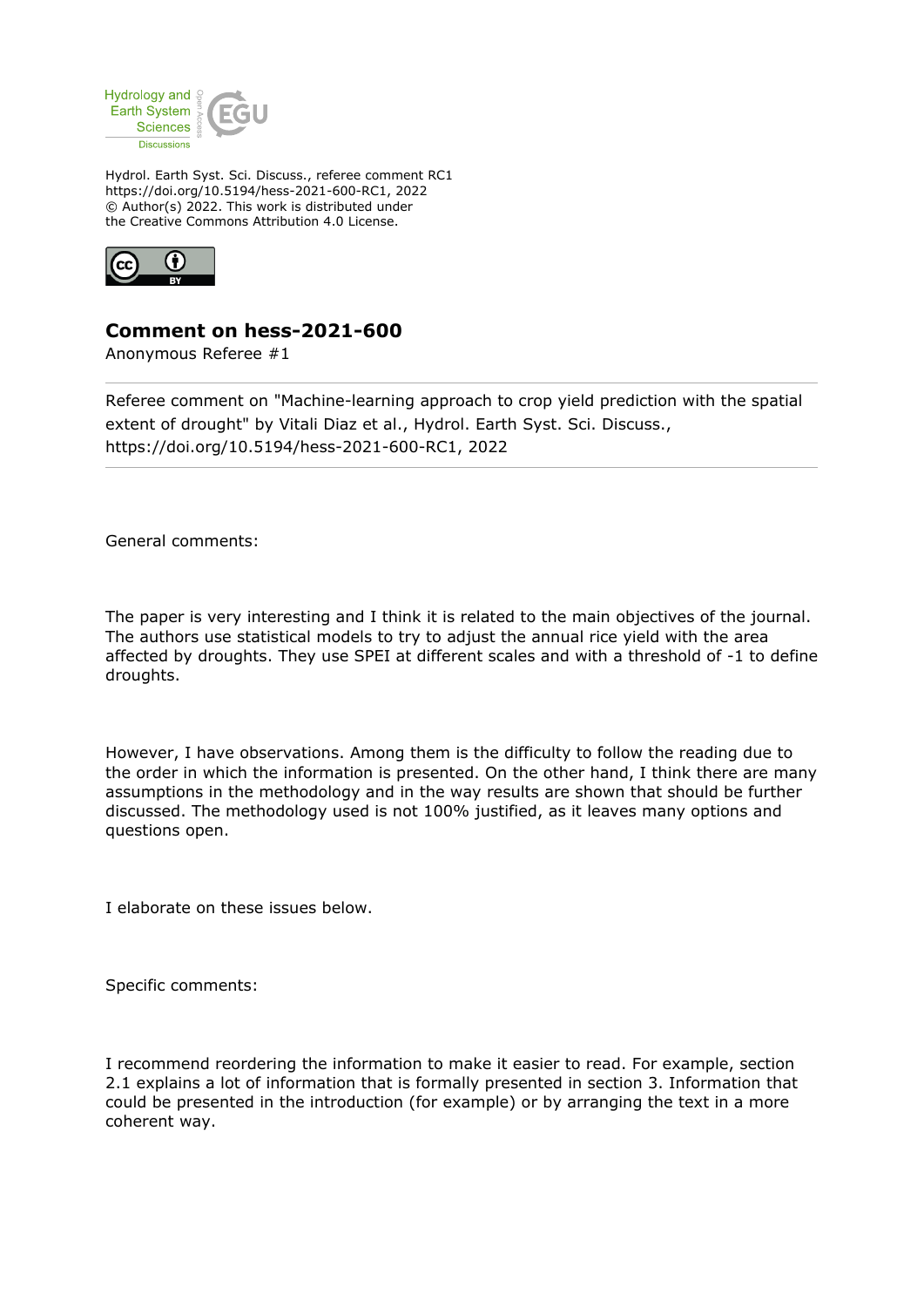The title and abstract I think should emphasise the area of study, because while the methodology is appropriate and interesting, a broader study at a global level is needed to generalise it. Therefore, I believe that specifying the region of the research is necessary.

The paragraph starting on line 101 explains the different sources of agricultural data in India. I recommend without extending the text too much to discuss with bibliographical sources (if available, otherwise make it clear) the different sources with their pros, cons and quantitative differences at different spatio-temporal levels.

Saying that using the area affected by droughts could be discussed more in the introductory line, so as to justify its use. Some studies discuss this issue, for example:

Araneda-Cabrera, R.J., Bermudez, M., Puertas, J., 2021c. Assessment of the performance of drought indices for explaining crop yield variability at the national scale: Methodological framework and application to Mozambique. Agric. Water Manag. 246. https://doi.org/10.1016/j.agwat.2020.106692

Use at least 1 or 2 model fit indicators to get a better picture of the results (e.g. R2).

In line 270 in the ANN model incorporation, the 85% and 15% data split is arbitrary. Although it is valid in principle, I believe that the possibility of obtaining the fact that different model fit values can be obtained each time it is used should be discussed, due to the randomness that exists in the selection of these variables. Several methods can be used to decrease this randomness (e.g. running the model 10 times, averaging the results or averaging the 10 RMSEs, etc.).

Rice is a crop that may depend on water from regulation or other sources. Is it the best example to fit with SPEI? Since this is a meteorological index, which, although it correlates very well with agricultural droughts when using 3–12-month scales, it does not detect the possible regulations that rice may have. Are we sure that it is a rainfed production in the whole area or where there is irrigation? These issues are not even mentioned in the results, which confuses the reading.

To this last fact I also have two doubts. One is an observation of lack of clarity in figure 3, it could be further improved to appreciate the time series of rice crops. And the second is to discuss the use of a scale of  $0.5E\Box$ . Is it in accordance with the agricultural data available and for the purposes of using it to calculate the area affected by droughts?